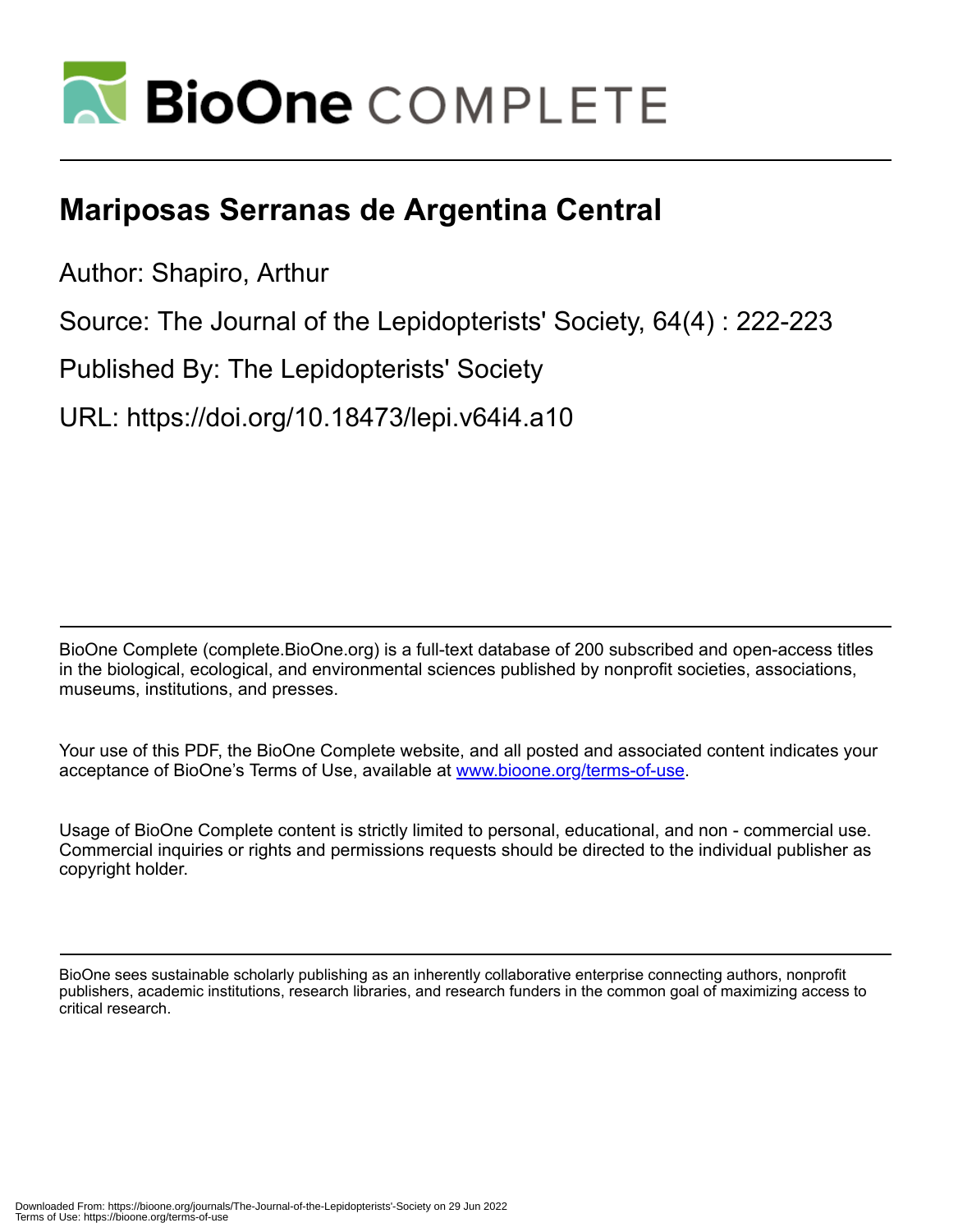*Journal of the Lepidopterists' Society* 64(4), 2010, 222–223

MARIPOSAS SERRANAS DE ARGENTINA CENTRAL. By Luis Volkmann and Ezequiel Nunez Bustos. Tomo 1: Papilionidae, Pieridae, Lycaenidae, Riodinidae. 140 pp. Equipo Grafico, Huerta Grande, Cordoba, Argentina. 2010. ISBN 978-987-25088-3-8.

After decades of slumber, butterfly study in Argentina is undergoing an awakening. And well it should! Argentina spans an array of life zones that rivals any country in the world: from tropical jungles to the stark high-altitude steppes, grasslands and deserts of the Andean altiplano, to the wind-swept plains of Patagonia and the dark, brooding subantarctic beech forests of the magellanic region. With such geographic diversity, the Argentine butterfly fauna offers taxonomic, biogeographic, ecological and evolutionary challenges aplenty. (This is, after all, a place where you can see parrots, penguins and rheas in one day, though not Morphos and subantarctic Whites.) At the same time, Argentina is a developed country with an infrastructure fully capable of supporting faunistic and monographic butterfly study; the biggest deterrent to such work has long been the perennially shaky state of the nation's economy, with little to spare in support of such frivolities.

This book represents an entirely home-grown effort by two Argentine nationals, one (Volkmann) an environmental educator, the other (Nunez Bustos) a field naturalist, ecotourism guide, and dedicated amateur Lepidopterist. It is envisioned as the first in a series of regionalized faunal guides to Argentine butterflies. The area covered (parts of the Provinces of Cordoba, San Luis, La Rioja, Catamarca and Santiago del Estero) is not by any means among the most diverse or interesting parts of the country, but it still has its charms, and plenty to offer. The term "Serranas" in the title is a tad misleading unless one is familiar with Argentine usage. It means "of the highlands" or "of the mountains." There are some very high mountains indeed in La Rioja and Catamarca. They are so remote as to be accessible only by packing in with livestock, flying in, or (as is increasingly popular) going in in allterrain vehicles—though many of the most interesting areas here as elsewhere in Andean Argentina are controlled by mining companies and are strictly offlimits. But these places and their butterflies are outside the focus of this book, which instead concentrates on the relatively low Pampean Sierras—which, despite their not being so imposing, have until recently been little-collected. As a result there could be surprises yet

to be found there, including perhaps even species new to science—if so, probably in the Lycaenidae and/or Hesperiidae. But none shows up in the book. The highest elevations of the Sierras Pampeanas have floristic ties to the Andes proper (and the Sierras of Cordoba have a dilute tropical element). Much of the area is dominated by shrubsteppe or thorn scrub. Those familiar with the American Southwest would feel more or less at home among creosotebush, mesquite, acacia, and a variety of cacti. At higher elevations, with higher rainfall, the vegetation becomes denser, more exotic and more diverse. At low elevations, much of the native grassland in Cordoba and San Luis, traditionally devoted to open-range cattle pasture, has been converted in recent years to a monoculture of soybeans for export. We do not know what, if anything, may have been lost in the process.

Much of the butterfly fauna is clearly derived from the nearby tropics, though only a smattering of lowland-Neotropical lineages is represented. Some of the seemingly strictly-temperate elements are probably ultimately derived from the Neotropics, but their phylogeny has not been worked out yet. There are 21 Lycaenids: Hairstreaks are numerous and diverse; Blues are very poorly represented, though one of those (*Madeleinea moza*) is of special phylogeneticbiogeographic interest since its lineage is richest not in the tropics but in the temperate Southern Cone. There are 14 Riodinids. The Pierid and Papilionid faunas are small too (17 and 5 respectively). So this volume covers a total of 57 species, quite a manageable number. The second volume is projected to cover Nymphalidae in the broad sense (34 species) and Hesperiidae (45). The Satyrids, dominated by the temperate-latitude Pronophiline radiation, should be of special interest given that there is plenty of their preferred bunchgrass habitat in the Sierras Pampeanas and the group appears to be evolutionarily very dynamic. There are no regional endemics at all in this book, which may be something of a disincentive to collectors. But then, there are apparently no butterflies at the species level endemic to our own Great Basin, but the fauna and its distribution continue to generate great interest.

The species descriptions are accompanied by splendid, accurately-reproduced photographs from life, by both authors. Some of the species have never been reproduced photographically before. Early stages are also pictured when available (not very often; the lifehistories of many of these insects are poorly if at all documented). Some of the life-history information is